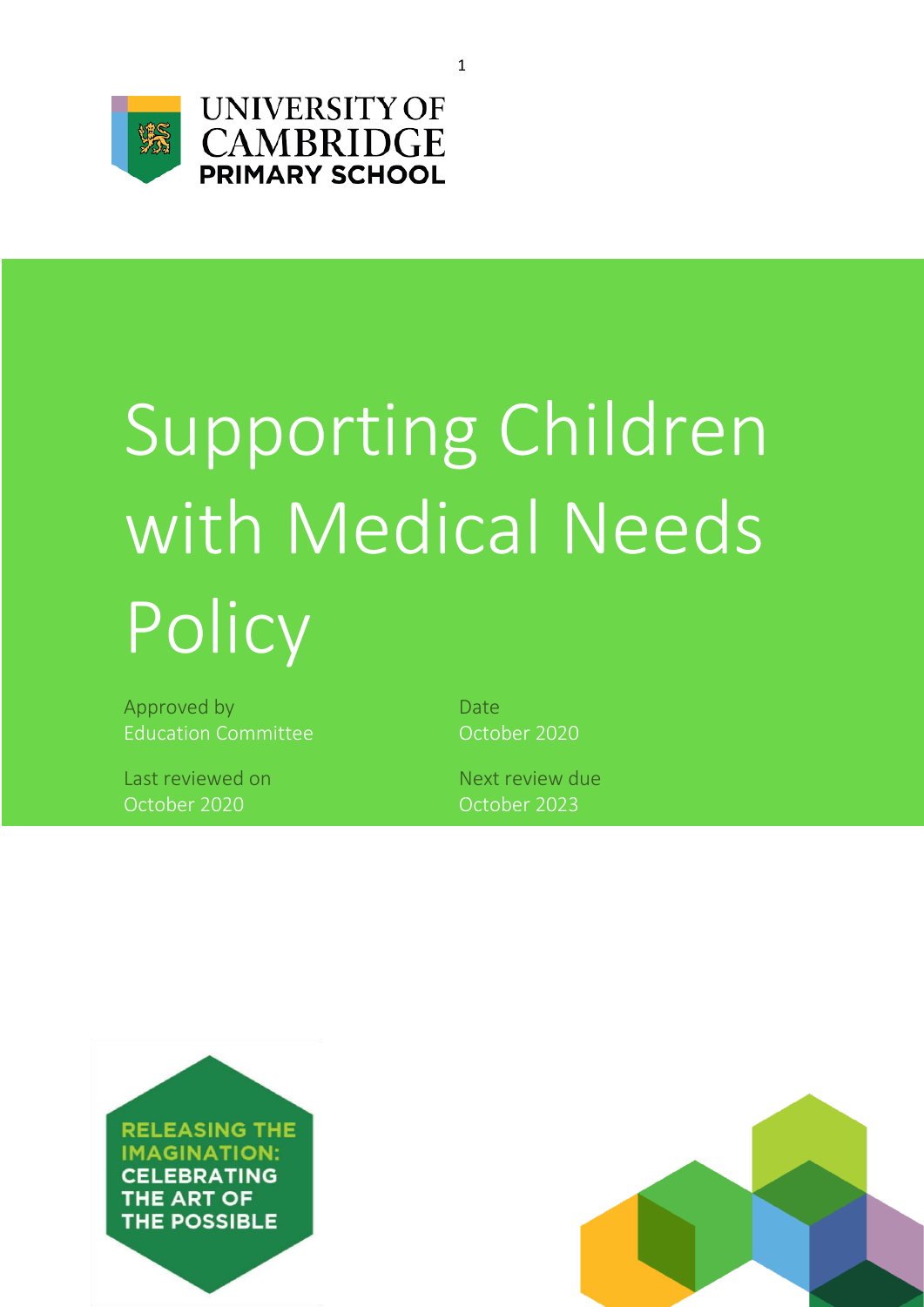# 1. Aims

Children at school with medical conditions should be properly supported so that they can play an active part in school, remaining healthy and able to achieve their academic potential, with full access to education, including school trips and physical education. Section 100 of the **Children and Families Act 2014** places a duty on governing bodies of maintained schools, proprietors of academies and management committees of PRUs to make arrangements for supporting pupils at their school with medical conditions.

# 2. Definition of the term Medical Condition used in this context

A medical condition that is long-term with acute episodes, requires ongoing support, and involves the need for medication and/or care whilst at school. The condition will need monitoring and could require immediate intervention in emergency circumstances.

Some children with medical conditions may be disabled. Where this is the case the Governing Body must comply with their duties under the Equality Act 2010. Some may also have special educational needs (SEN) and may have a statement, or Education Health & Care Plan (EHCP) which brings together health and social care needs, as well as their special educational provision. For children with SEND, this guidance should be read in conjunction with the SEND code of practice and the school's Local Offer.

## 3. Responsibilities

The Governing Body must ensure that the school works in line with parents/carers in order to support pupils with medical conditions. In doing so, they should ensure that such children can access and enjoy the same opportunities at school as any other child. The school, Local Authority, health professionals and other support services should work together to ensure that children with medical conditions receive a full education.

The Governing Body should ensure that the school's leaders and class teachers liaise with health and social care professionals and parents to ensure that the needs of children with medical conditions are effectively supported. The needs of each child must be considered on an individually assessed basis and the school must be fully informed on how the child's medical condition impacts on their school life.

The Governing Body must ensure that the arrangements they put in place are sufficient to meet their statutory responsibilities and should ensure that policies, plans, procedures and systems are properly and effectively implemented**.** This aligns with their wider safeguarding duties. Policies should be reviewed on a regular basis as determined by the Governing Body and be readily accessible to parents and the school team.

Where pupils would not receive a suitable education in a mainstream school because of their health needs, the local authority has a duty to make other arrangements. Statutory guidance for local authorities sets out that they should be ready to make arrangements under this duty when it is clear that a child will be away from school for 15 days or more because of health needs (whether consecutive or cumulative across the school year). This statutory duty will be fulfilled by The Local Authority (Cambridgeshire).

**Appendix A** contains a paragraph detailing how the team will support children during the period of a National Coronavirus lockdown (2020/21).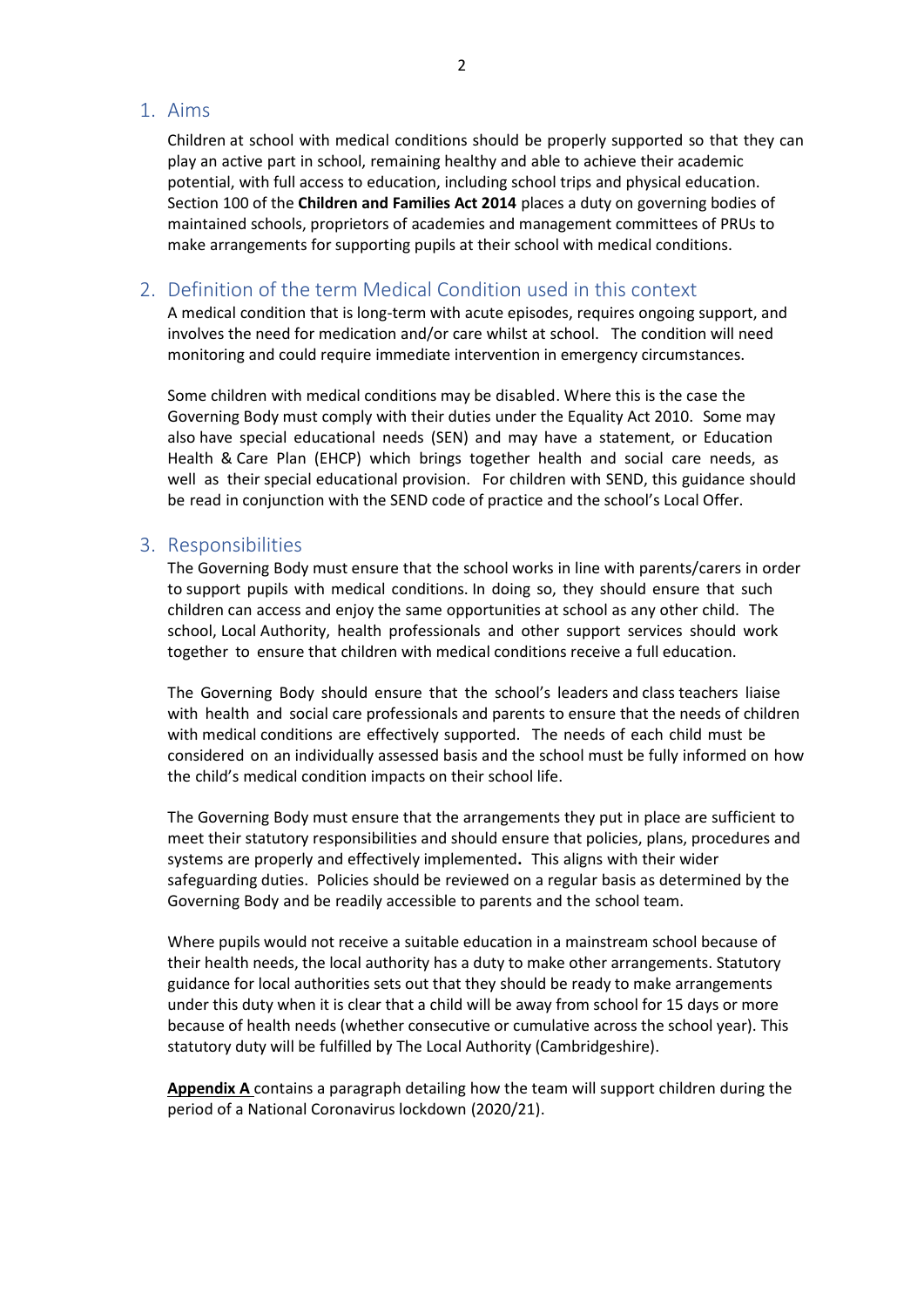# 4. The Role of the UCPS Team

The UCPS Team will be aware of the medical conditions of children in school including the locations in which the medicines are safely stored and any other category of need in which they are registered in order to comply with the law.

If a child is deemed to have a long-term medical condition, the school will ensure that arrangements are in place to support them. In doing so, we will ensure that such children can access and enjoy the same opportunities as far as is practically and safely possible at school as any other child and always in line with a previously agreed plan with their parents/carers. UCPS, health professionals, parents/carers and other support services will work together to ensure that children with medical conditions receive a full education, unless this would not be in their best interests because of their health needs. In some cases this will require flexibility and involve, for example, programmes of study that rely on part time attendance at school in combination with alternative provision arranged by the health professionals. Consideration will also be given to how children will be reintegrated back into school after long periods of absence.

Adults must not give prescription medicines or undertake health care procedures without Health Service training (updated to reflect any Individual Health Care Plans and) and paediatric first aid training. At UCPS, we recognise that a first-aid certificate does not constitute appropriate training in supporting children with medical conditions. Healthcare professionals who we have regular access to, will provide training and subsequent confirmation of the proficiency of supporting adults in a medical procedure, or in providing medication. This will occur at induction (or when convenient) and reviewed annually for specific named adults when a new condition is identified, as per the First Aid policy and care plans.

# 5. Procedures to be followed when notification is received that a child has a medical condition

We will ensure that the correct procedures will be followed whenever we are notified that a child has a medical condition. Procedures will also be in place to cover any transitional arrangements between schools, the process to be followed upon reintegration or when a child needs change and arrangements for any training or support. For children starting at UCPS, arrangements will be in place in time for the start of the relevant school term. In other cases, such as a new diagnosis or children moving to UCPS mid-term, we will make every effort to ensure that arrangements are put in place immediately through consultation with the Health Care Service and parents.

In making the arrangements, UCPS will take into account that many of the medical conditions that require support at school will affect quality of life and may be lifethreatening. We will also acknowledge that some will be more obvious than others. We will therefore ensure that the focus is on the needs of each individual child and how their medical condition impacts on their school life. UCPS will ensure that arrangements give parent's/carer's and pupil's confidence in UCPS's ability to provide effective support for medical conditions in school. The arrangements will show an understanding of how medical conditions impact on a child's ability to learn, as well as increase their confidence and promote self-care. We will ensure that the team are properly trained and provided refresher training to provide the support that a child needs. UCPS will ensure that arrangements are clear and unambiguous about the need to support children with medical conditions to participate in school trips and visits, or in sporting activities, and not prevent them from doing so. UCPS will make arrangements for the inclusion of children in such activities with any adjustments, as required, unless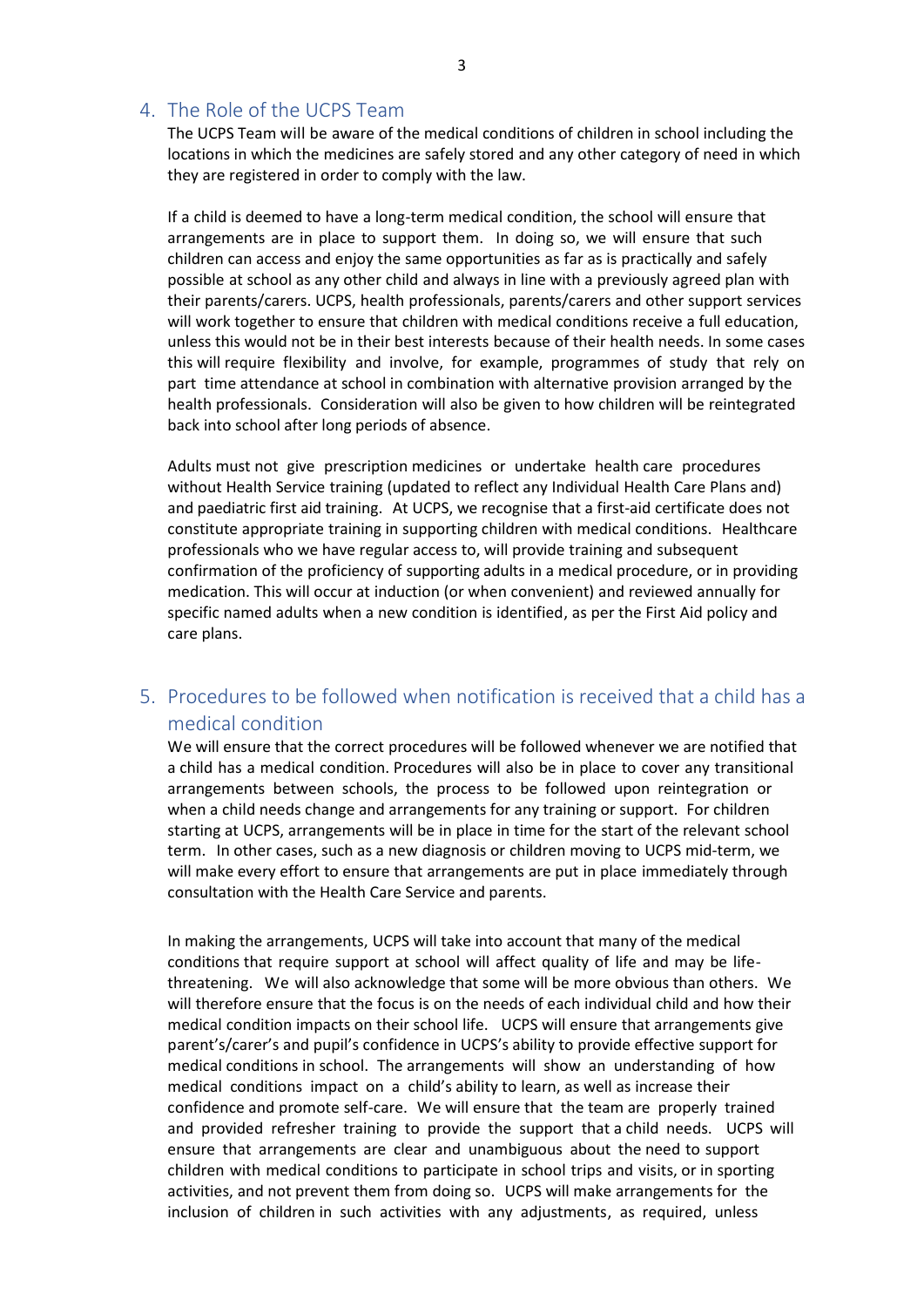evidence from a clinician such as a GP states that this is not possible. The school will always seek the viewpoint of parents who will make the final decision as to whether their child may participate in a sport or activity. UCPS will make sure that no child with a medical condition is denied admission or prevented from attending UCPS because arrangements for their medical condition have not been made. However, in line with our safeguarding duties, we will ensure that pupils' health is not put at unnecessary risk from, for example, infectious diseases. We will therefore not accept a child in school at times where it would be detrimental to the health of that child or others.

UCPS does not have to wait for a formal diagnosis before providing support to pupils. In cases where a child's medical condition is unclear, or where there is a difference of opinion, judgments will be needed about what support to provide based on the available evidence. This would normally involve a form of consultation with the parents/carers taking into account, medical evidence and then agreement from both parties. Where evidence conflicts, some degree of challenge may be necessary to ensure that the right support can be put in place. This will usually be led by the Executive Headteacher and/or the Associate Headteacher will involve other senior leaders and the Health & Safety Governor and/or SEND Governor. Following the discussions, an Individual Health Care Plan will be put in place.

Where a child has an Individual Health Care Plan, this should clearly define what constitutes an emergency and explain what to do, including ensuring that all relevant staff are aware of emergency symptoms and procedures. Other children at UCPS should know what to do in general terms, such as informing a teacher immediately if they think help is needed. If a child (regardless of whether they have an Individual Health Care Plan) needs to be taken to hospital, an adult should stay with the child until the parent/carer arrives, or accompany a child taken to hospital by ambulance.

## 6. Individual Health Care Plans

Individual Health Care Plans will be written with information supplied by the parent/carer and school nurse (if any) forming an action plan but it will be the responsibility of all members of the UCPS team supporting the individual children to ensure that the Plan is followed. The class teacher will be responsible for the child's development and ensuring that they and their medical conditions are supported at school. It is the duty of any paediatric first aid trained adult to carry out life-saving procedures if needed.

Individual Healthcare Plans will help to ensure that UCPS effectively supports children with medical conditions. They will provide clarity about what needs to be done, when and by whom. They will often be essential, such as in cases where conditions fluctuate or where there is a high risk that emergency intervention will be needed. They are likely to be helpful in the majority of other cases too, especially where medical conditions are longterm and complex. However, not all children will require one. UCPS, the health care professionals and parents/carers should agree, based on evidence, when a Health Care Plan would be inappropriate or disproportionate. If consensus cannot be reached, Dr. James Biddulph, Headteacher, is best placed to take a final view. Following this, the parents/carers will be requested to formally consent to this course of action. **Appendix B** contains a Model of the care plan process and **Appendix C** a care plan template**.**

Individual Health Care Plans will be easily accessible to all staff who need to refer to them, while preserving confidentiality. Plans will capture the key information and actions that are required to support the child effectively. The level of detail within plans will depend on the complexity of the child's condition and the degree of support needed. This is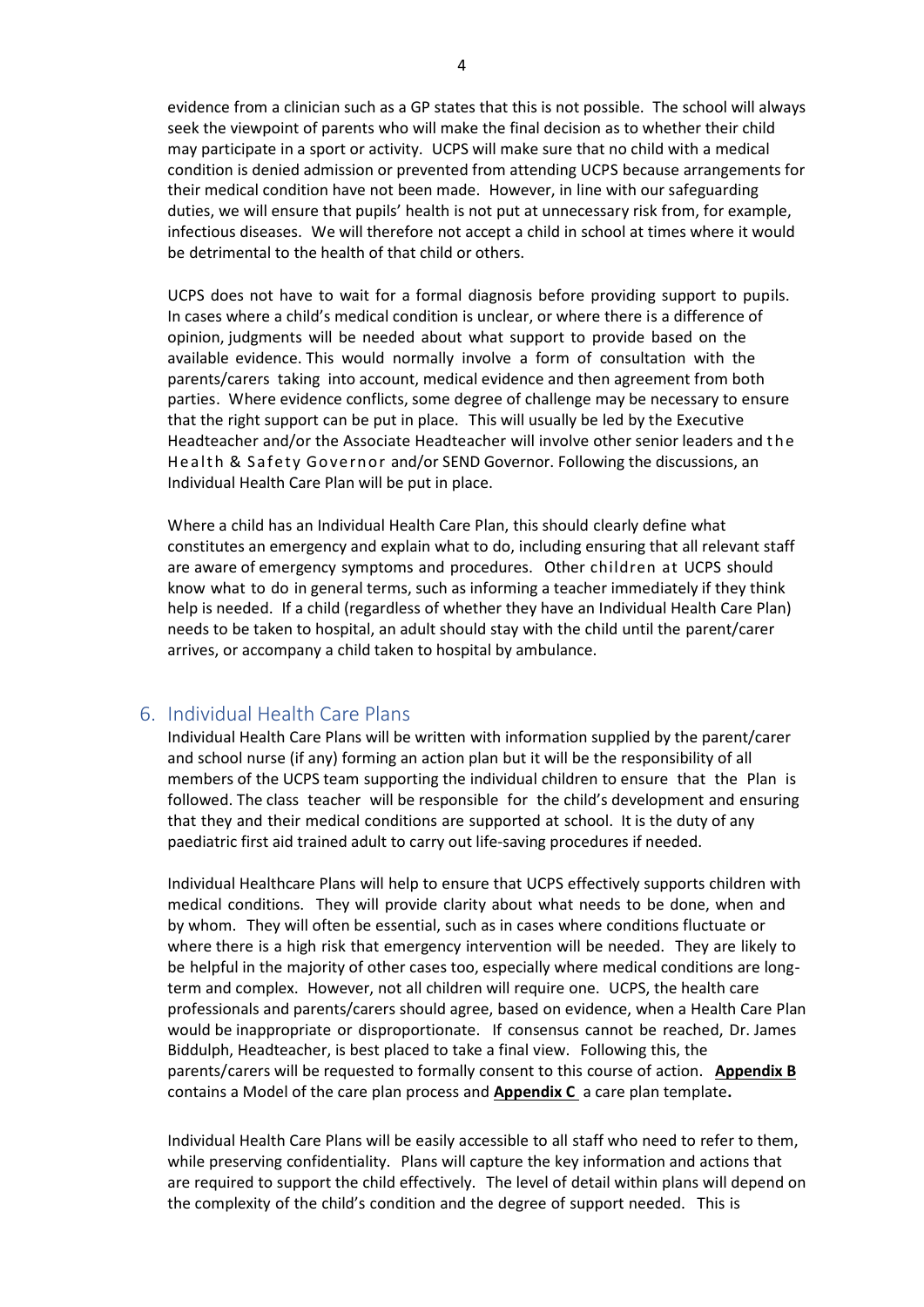important because different children with the same health condition may require very different support. Where a child has SEND but does not have a statement or EHC plan, their SEND should be mentioned in their Individual Health Care Plan. **Appendix C** shows a template for the Individual Health Care Plan and the information needed to be included. Individual Health Care Plans (and their review), may be initiated, in consultation with the parent/carer, by a member of the school team or a healthcare professional involved in providing care to the child. The Individual Health Care Plan must be completed by the Lead Professional (usually the team around the child or a member of the inclusion team) with support from parents/carers, and a relevant healthcare professional, e.g. school, specialist or children's community nurse, who can best advice on the particular needs of the child. Children should also be involved whenever appropriate. The responsibility for ensuring it is finalised and implemented rests with Dr James Biddulph.

UCPS will ensure that Individual Health Care Plans are reviewed at least annually or earlier if evidence is presented that the child's needs have changed. They will be developed and reviewed with the child's best interests in mind and ensure that UCPS assesses and manages risks to the child's education, health and social wellbeing and minimises disruption. Where the child has a SEND identified in a statement or EHC plan, the Individual Health Care Plan should be linked to or become part of that statement or EHC plan.

**Appendix C** provides a template for the Individual Health Care Plan but it is a necessity that each one includes:

- each medical condition, its triggers, signs, symptoms and treatments;
- the pupil's resulting needs, including medication (dose, side-effects and storage)
- and other treatments, time, facilities, equipment, testing, access to food and drink;
- where this is used to manage their condition, dietary requirements and environmental issues, e.g. crowded/noisy conditions, travel time between lessons;
- specific support for the pupil's educational, social and emotional needs, e.g. how absences will be managed, use of rest periods or additional support in catching up with lessons, counselling sessions;
- the level of support needed (some children will be able to take responsibility for their own health needs), including in emergencies. If a child is self-managing their medication, this should be clearly stated with appropriate arrangements;
- if a child refuses to self-management their medicine or other procedures or refuses adult support with either of these, the steps to be taken need to be identified:
- monitoring who will provide this support, their training needs, expectations of their role
- and confirmation of proficiency to provide support for the child's medical condition
- from a healthcare professional, and cover arrangements for when they are not available;
- who in the school needs to be aware of the child's condition and the support required;
- arrangements for written permission from parents/carers for medication to be administered by a member of staff, or self-administered by the pupil during school hours;
- separate arrangements or procedures required for school trips or other school activities outside of the normal school timetable that will ensure the child can participate, e.g. risk assessments;
- where confidentiality issues are raised by the parents/carers or child, the designated individuals to be entrusted with information about the child's condition;
- what to do in an emergency, including whom to contact, and contingency arrangements. Some children may have an Emergency Health Care Plan prepared by their lead clinician that could be used to inform development of their Individual Health Care Plan. UCPS will not be held responsible for writing or reviewing the Emergency Health Care Plan.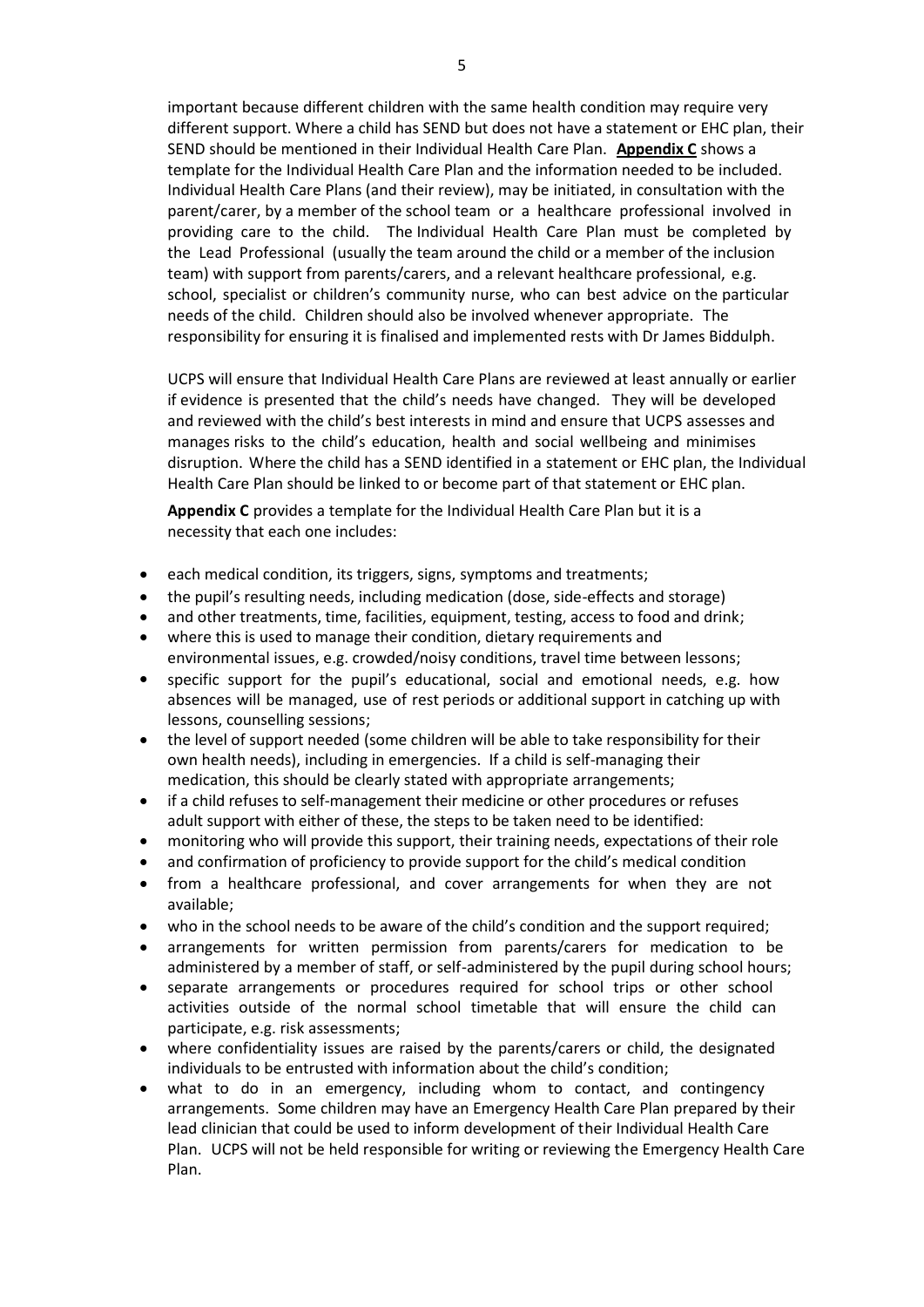#### **Child's Role in managing their Own Medical Needs**

If it is deemed, after discussion with the parents/carers, that a child is competent to manage their own health needs and medicines, UCPS will encourage them to take responsibility for managing their own medicines and procedures. This will be reflected within Individual Health Care Plans and through consultation with a doctor this will be age appropriate.

Wherever possible, children should be allowed to carry their own medicines and relevant devices or should be able to access their medicines for self-medication quickly and easily; these will be stored in the child's classroom (or Staff Room fridge (secure box) if the medicine requires it) to ensure that the safeguarding of other children is not compromised. UCPS also recognises that children who can take their medicines themselves or manage procedures m a y r e q u i r e an appropriate level of supervision. If a child is not able to self-medicate then relevant staff should help to administer medicines and manage procedures for them.

If a child refuses to take medicine or carry out a necessary procedure, staff should not force them to do so but instead follow the procedure agreed in the Individual Health Care Plan. Parents/carers should be informed, outside of the review, so that alternative options can be considered.

#### **Managing Medicines at UCPS**

The following are the procedures to be followed for managing medicines: Medicines should only be administered by the paediatric first aid trained staff and staff trained to support that specific child at UCPS when it would be:-

- detrimental to a child's health or school attendance not to do so;
- no child should be given prescription or non-prescription medicines without their parents/carers written consent;
- UCPS will only accept medicines that are in-date, labelled, provided in the original container as dispensed by a pharmacist if shown to a member of staff when the first request is received to administer. Parent's consent must then be obtained and the dosage measured with instructions on storage. The exception to this is insulin which must still be in date, but will generally be available inside an insulin pen or a pump, rather than in its original container;
- all medicines will be stored safely in the child's classroom ( or Staffroom fridge if the medicine requires it):
- medicines are at all times to be able to accessed immediately;
- medicines and devices such as asthma inhalers, blood glucose testing meters and adrenaline pens should be always readily available to children with a child knowing how to access them: these will be stored in the child's classroom (or office if two items of medicine are available).
- during school trips, the first aid trained member of staff/member of staff in charge of first aid/or the class Teacher will carry all medical devices and medicines required;
- adults administering medicines should do so in accordance with the prescriber's and a written record of this must be kept. Written records are kept of all medicines administered to children. These records offer protection to staff and children, and provide evidence that agreed procedures have been followed.
- instructions: UCPS will keep a record of all medicines administered to individual children, stating what, how and how much was administered, when and by whom. Any side effects of the medication to be administered at the school should be noted and in the event of such side effects, a record should be made and parents/carers informed immediately.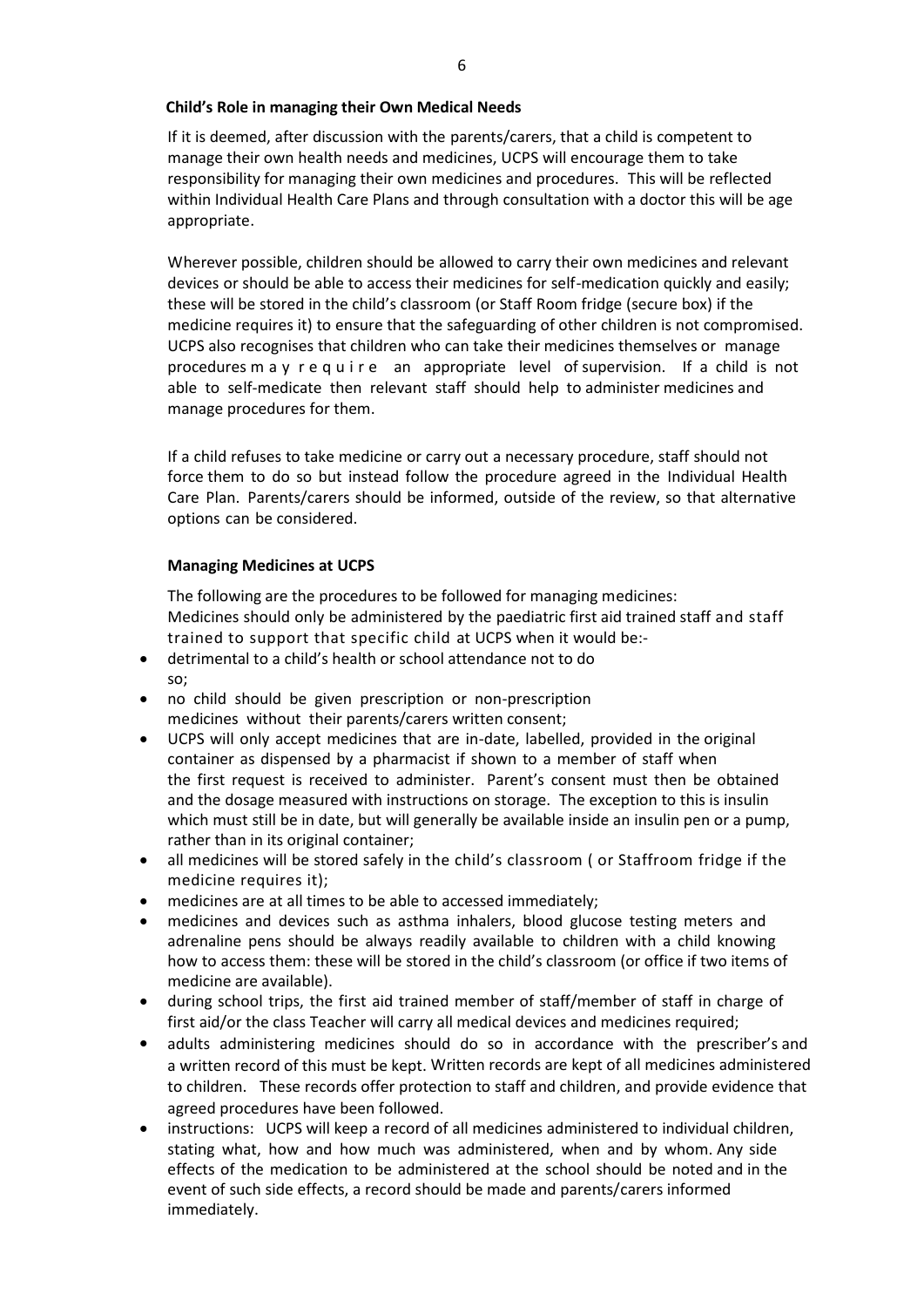#### **Contact with parents**

Parents/carers will always be contacted if their child has suffered an 'attack' due to any medical conditions. This will normally be done by a member of the office team. However, in an emergency, an ambulance will be called first and parents/carers contacted as soon as practicably possible thereafter.

**There is no legal or contractual duty on school staff to administer medicine or to supervise a pupil taking it. This is a voluntary role and adults at UCPS have the right to refuse to administer any medication. While staff at UCPS have a general legal duty of care to the children, this does not extend to a requirement to routinely administer medicines. The duty of care does extend to medical emergencies.**

# **Appendix A**

In the event that a parent decides that their child (clinically extremely vulnerable) must shield during the event of national lockdown, Ms Bates will contact the parent and discuss practical ideas for an individualised remote learning timetable. This educational offer will be tailored to the child's individual and statutory needs (EHCP and Pupil Passport). Furthermore the class teacher or learning coach will contact the child on a daily basis to discuss the learning of the day.

The educational offer will involve a combination of live and pre-recorded lessons. The school will draw upon the rich resources that are available online, such as the Oak Academy and the OU Research Rich Pedagogies.

As a priority the team around the child will plan a weekly timetable during the Tuesday planning meeting to share with the parent/carer the following day.

# **Appendix B**



Class Teacher, Learning Coach & Parents complete a Health Care Plan (HCP) form

Completed HCP added to HCP folder online in the relevant year and a paper copy is laminated and added to the class first aid folder

#### **Responsibility**

- Admin team to add information to scholar pack and new child document
- Class teacher to gain as much information as possible about the medical need. Hospital and GP notes to be scanned and added to Scholar Pack
- Class Teacher, Learning Coach and Parents to complete the Health Care Plan with in the week
- All epi-pens and emergency medicines to be stored in the first aid cupboard by the classroom door (either inner or outer circle) marked with the green first aid sign.